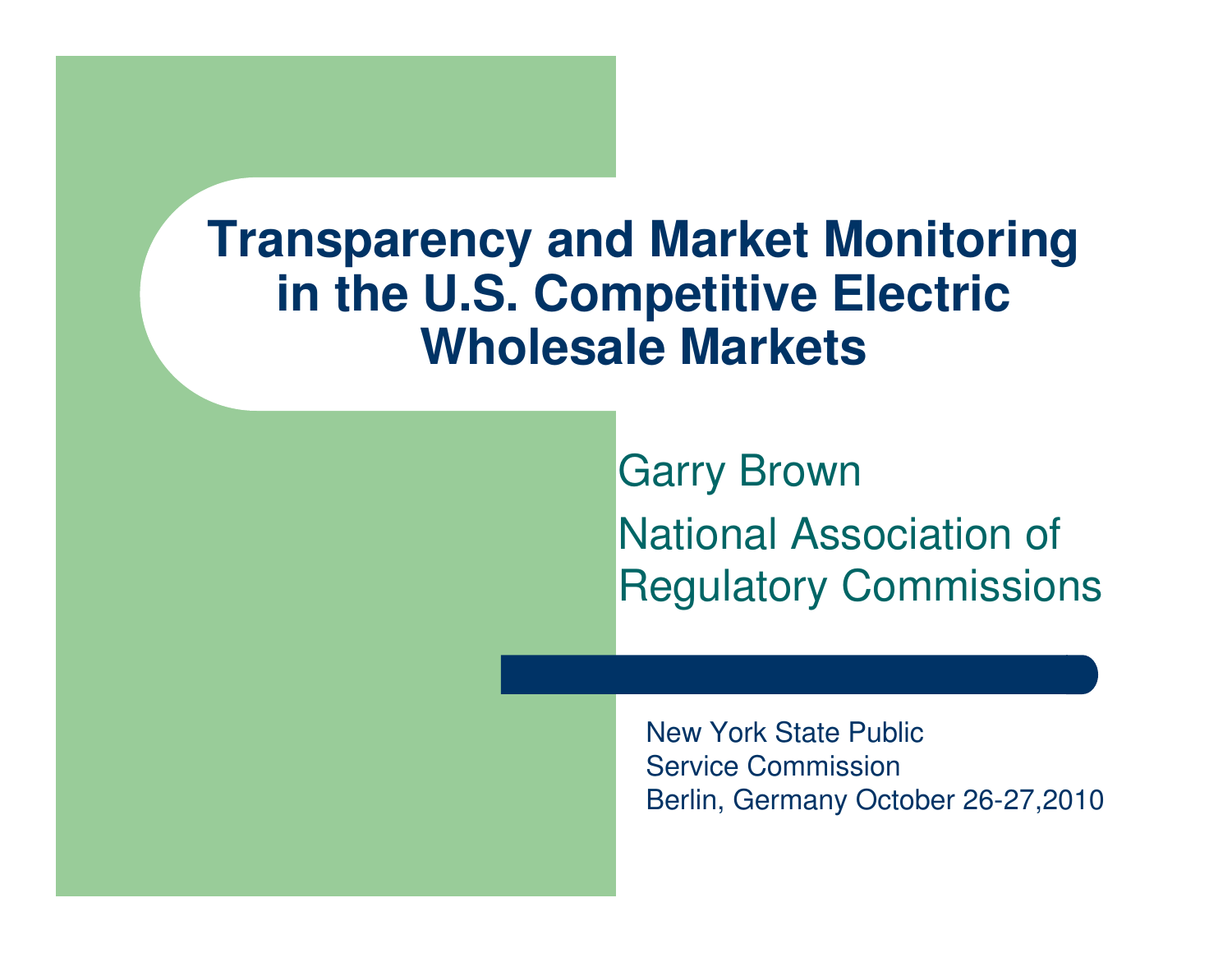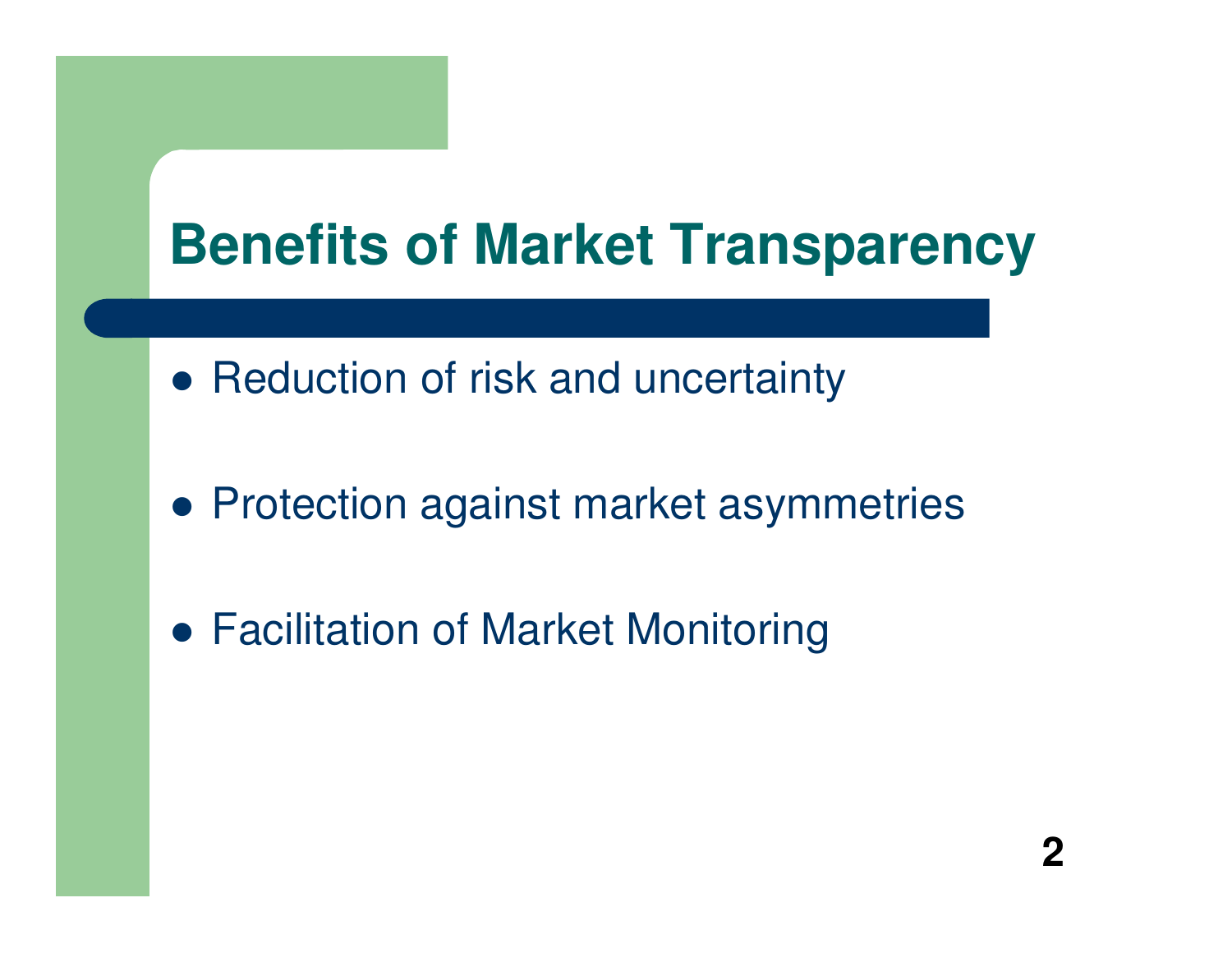## **Release of Data**

- Load forecasts
- LBMP's
- Bid data
- Quarterly reports, in addition to the
- Annual State of the Markets Report
- TCC and ICAP prices
- Generator Operational data
- **Shared Information**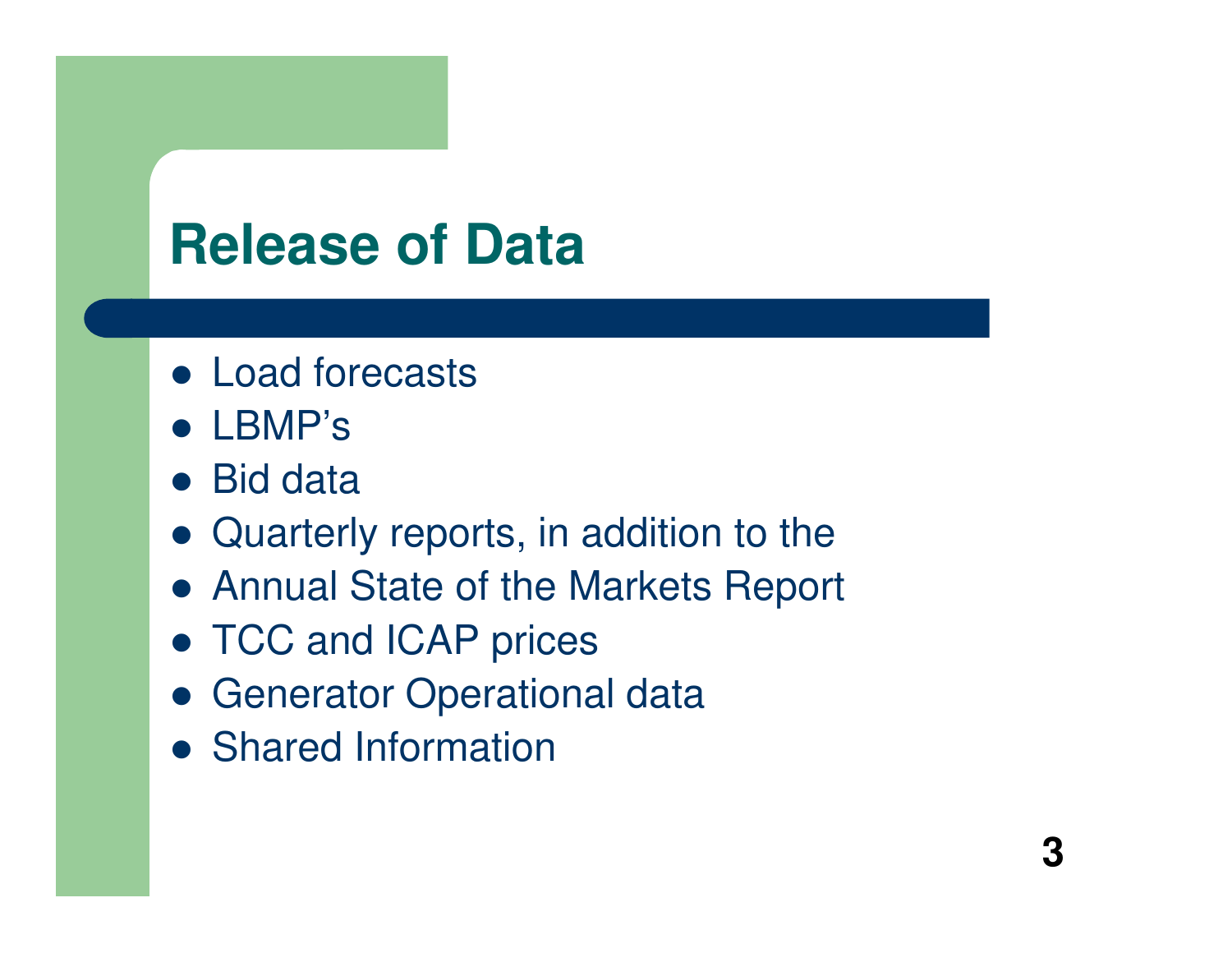# **History of the Market Monitor**

- Commission requirement
- **Mitigation measures**
- Commission Policy Statement
- **Tariff Provisions**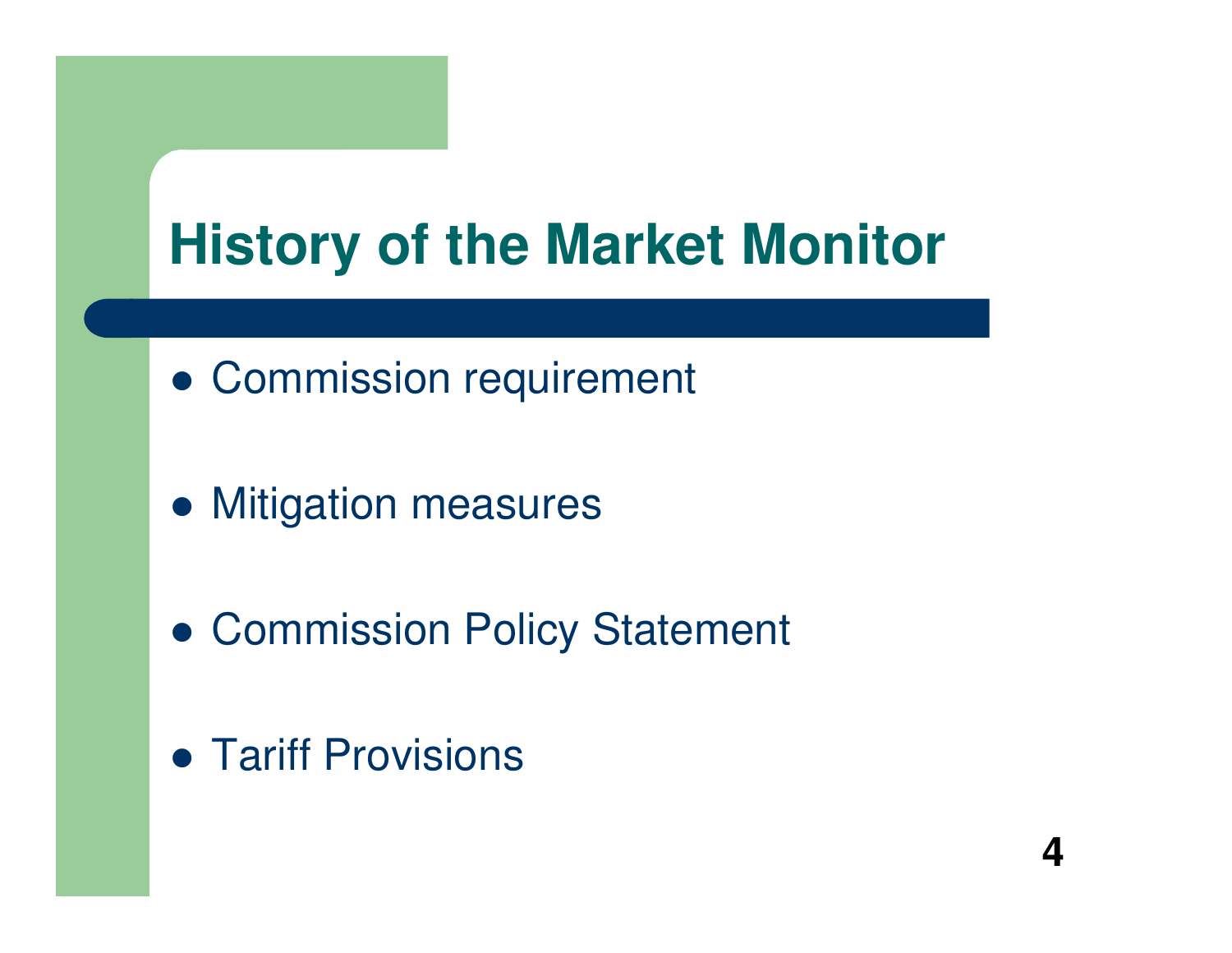#### **Functions of the Market Monitoring Program**

- **Transparency**
- **Market signals**
- **Competition**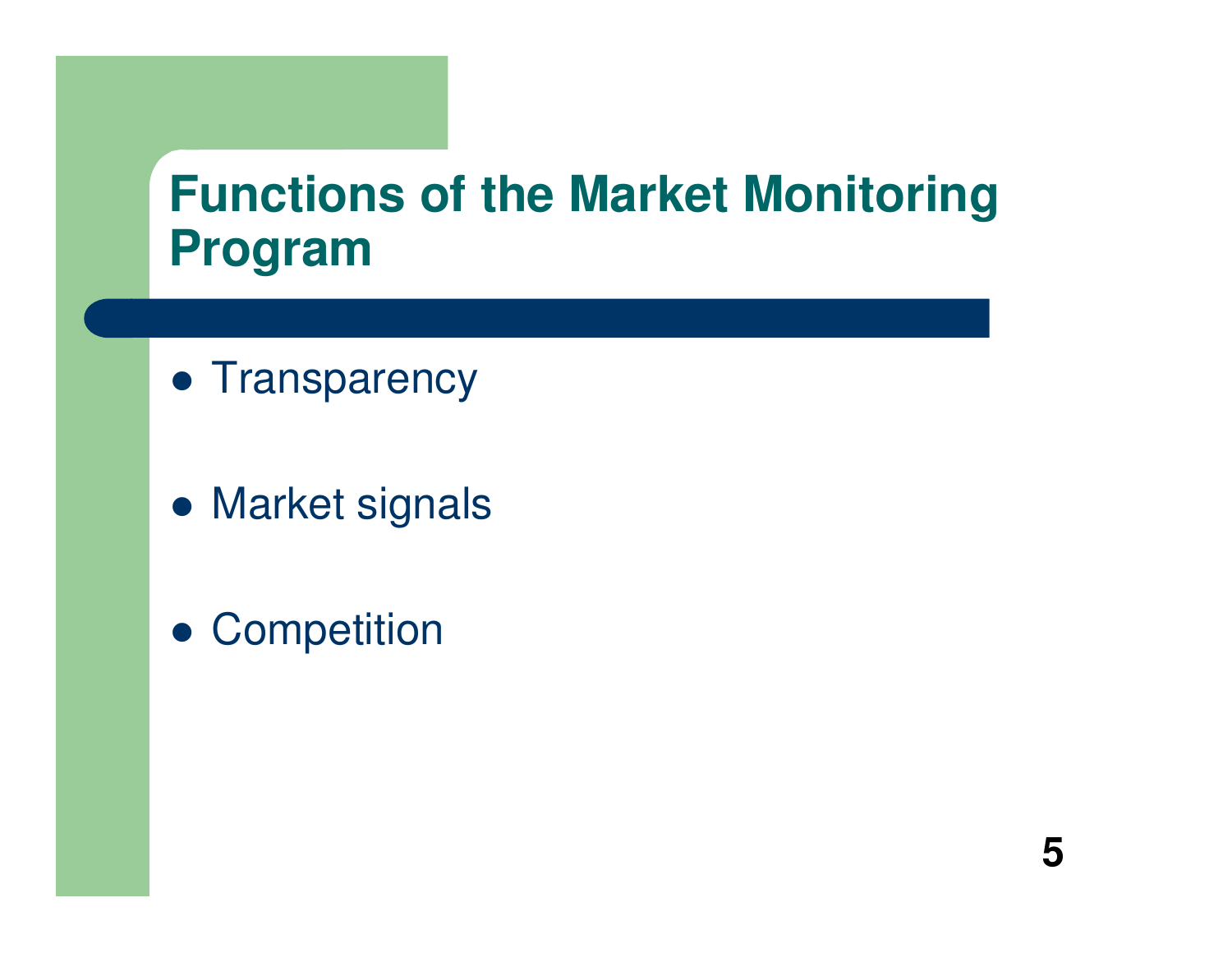## **Duties of Market Monitor**

- Market rules
- **Tariff provisions**
- **Review and Report**
- **•** Referral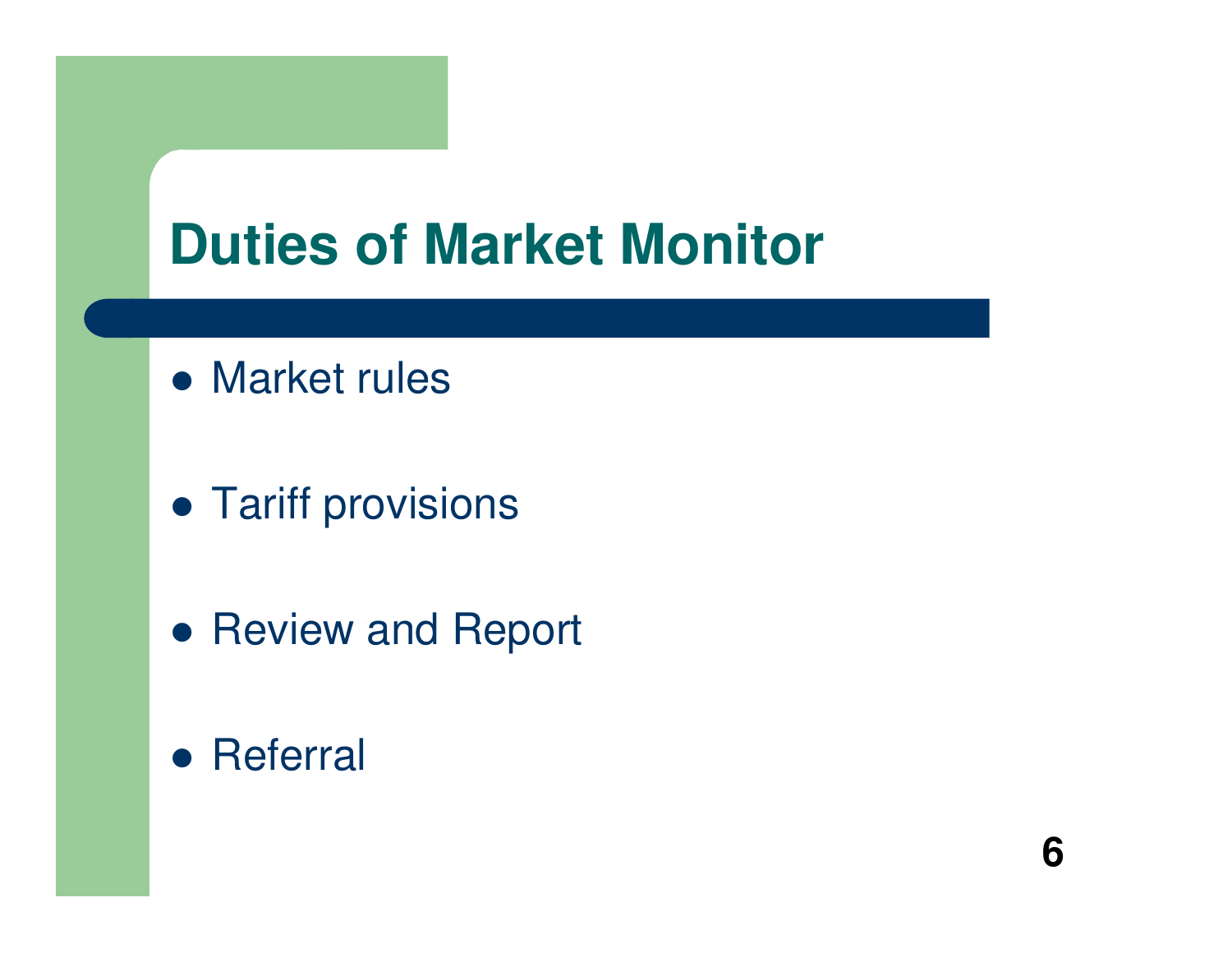## **Market Monitor Entities**

**7**

- Structure
- **Internal Market Monitor**
- External Market Monitor
- Hybrid System
- State PUC's
- FERC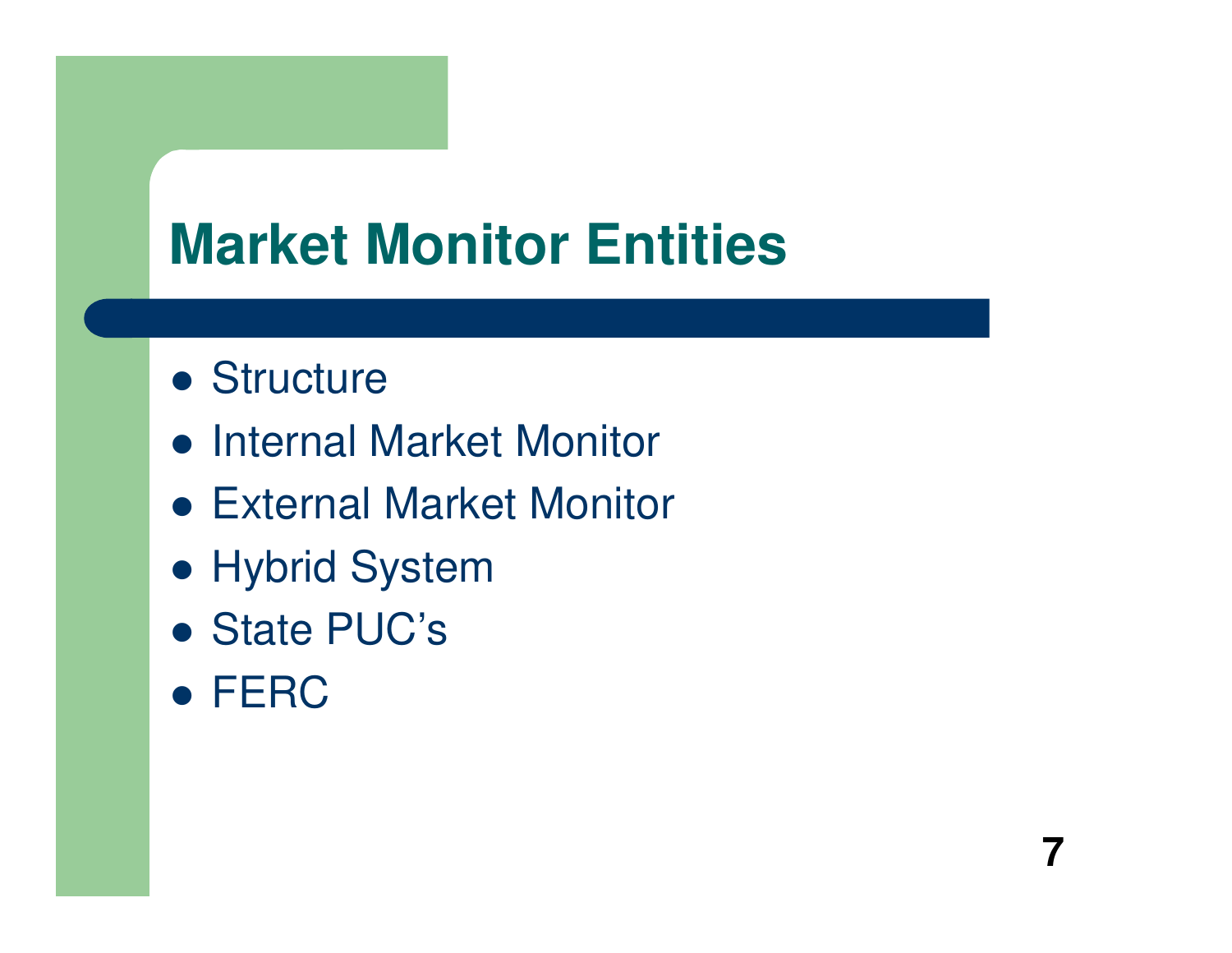#### **State Public Utility Commission Oversight**

- Single vs. multi-state ISO's
- $\bullet$ ISO workgroups/committees
- $\bullet$ Meetings with ISO Market Monitors
- **•** Monitoring
- **Special Case Reviews**
- $\bullet$ Intervene at FERC
- **Reliability Oversight**  $\bullet$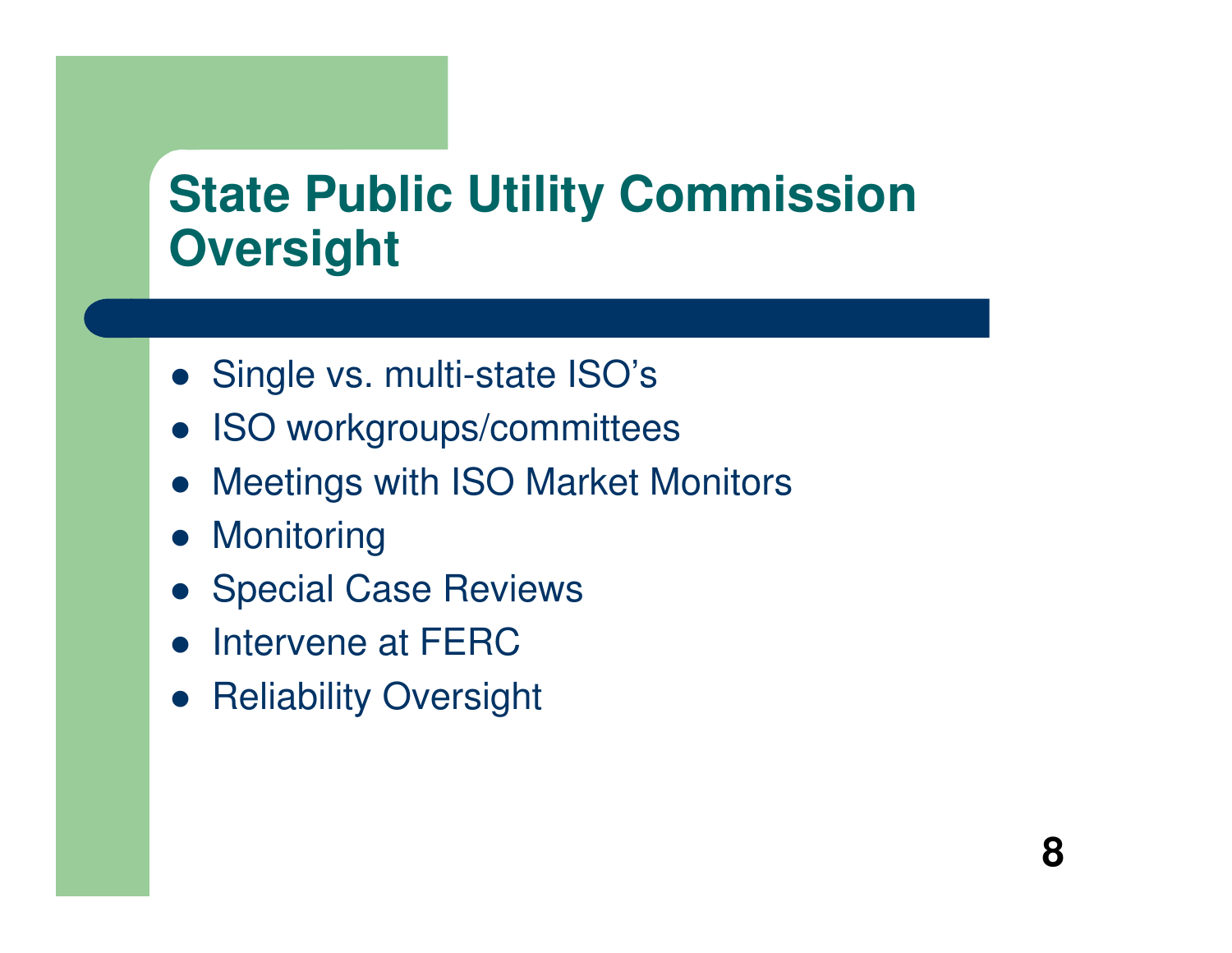## **Authority of Market Monitor**

**• Market Monitoring Plan** 

## Market Services Tariff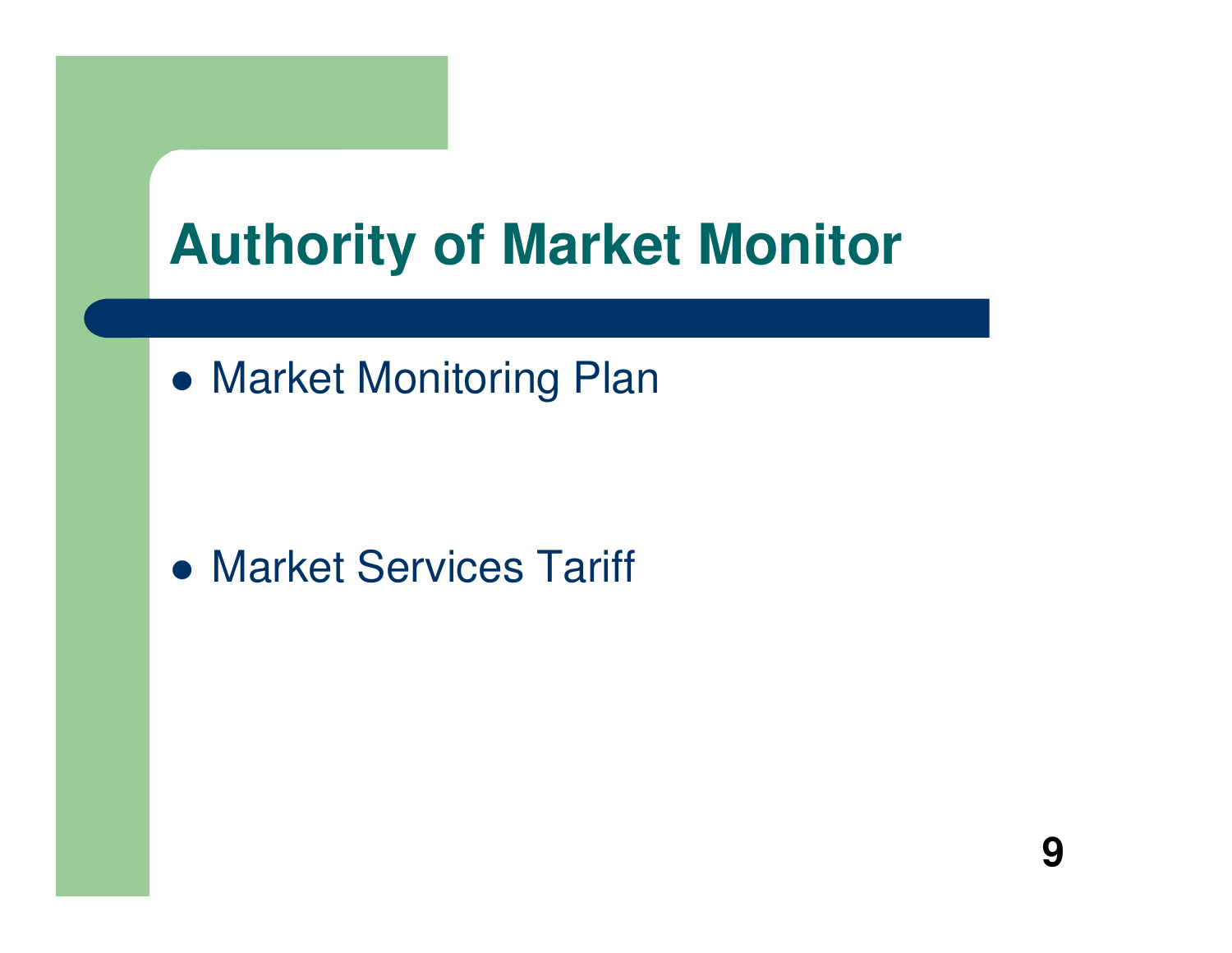# **Mitigation Process in NYISO**

- Behavior and outcomes
- Conduct and price impact tests
- Market power conduct
- **Price and guarantee payment impact**
- Must fail both price and impact tests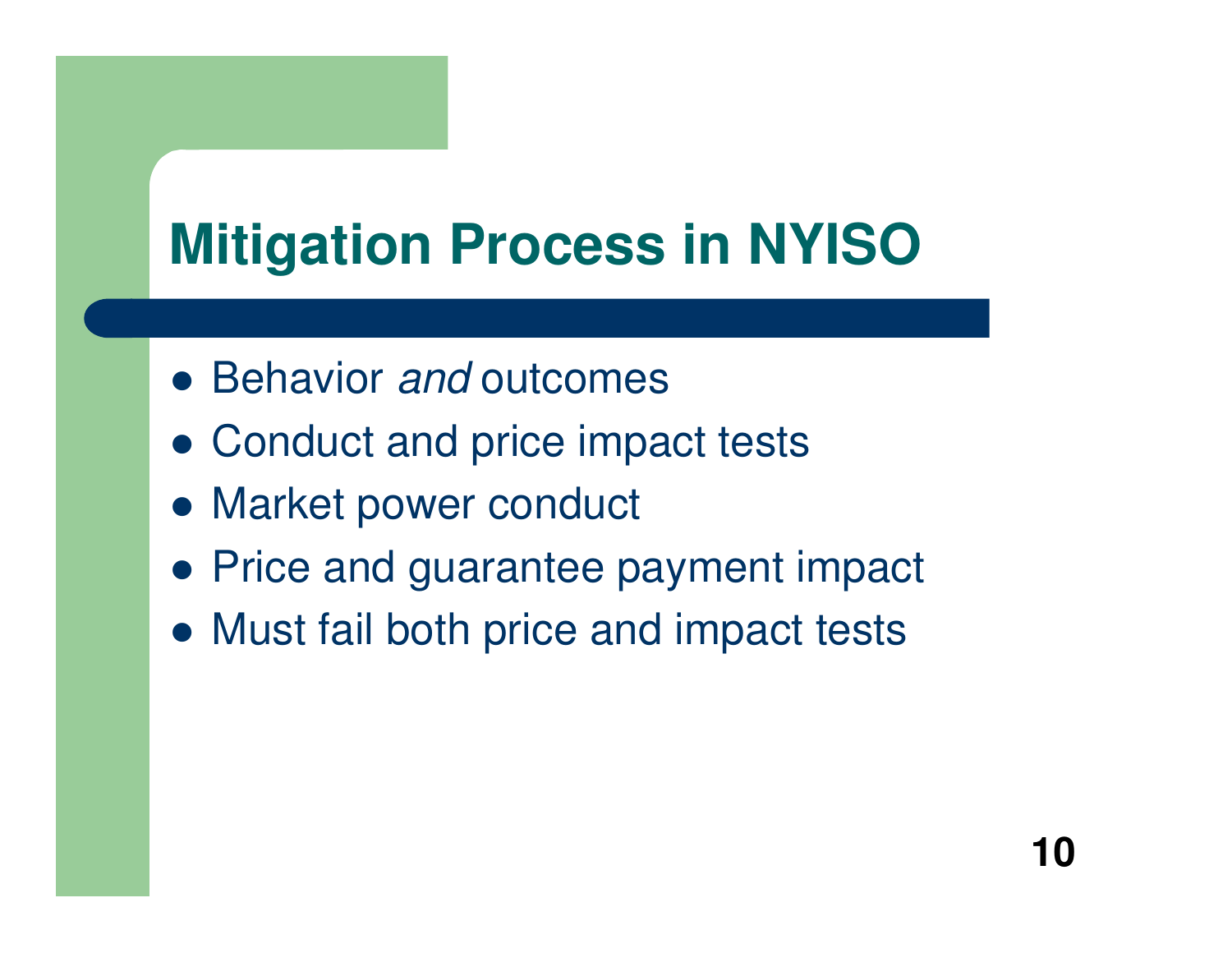## **Mitigation Process cont'd**

## Conduct test

### ● Price Test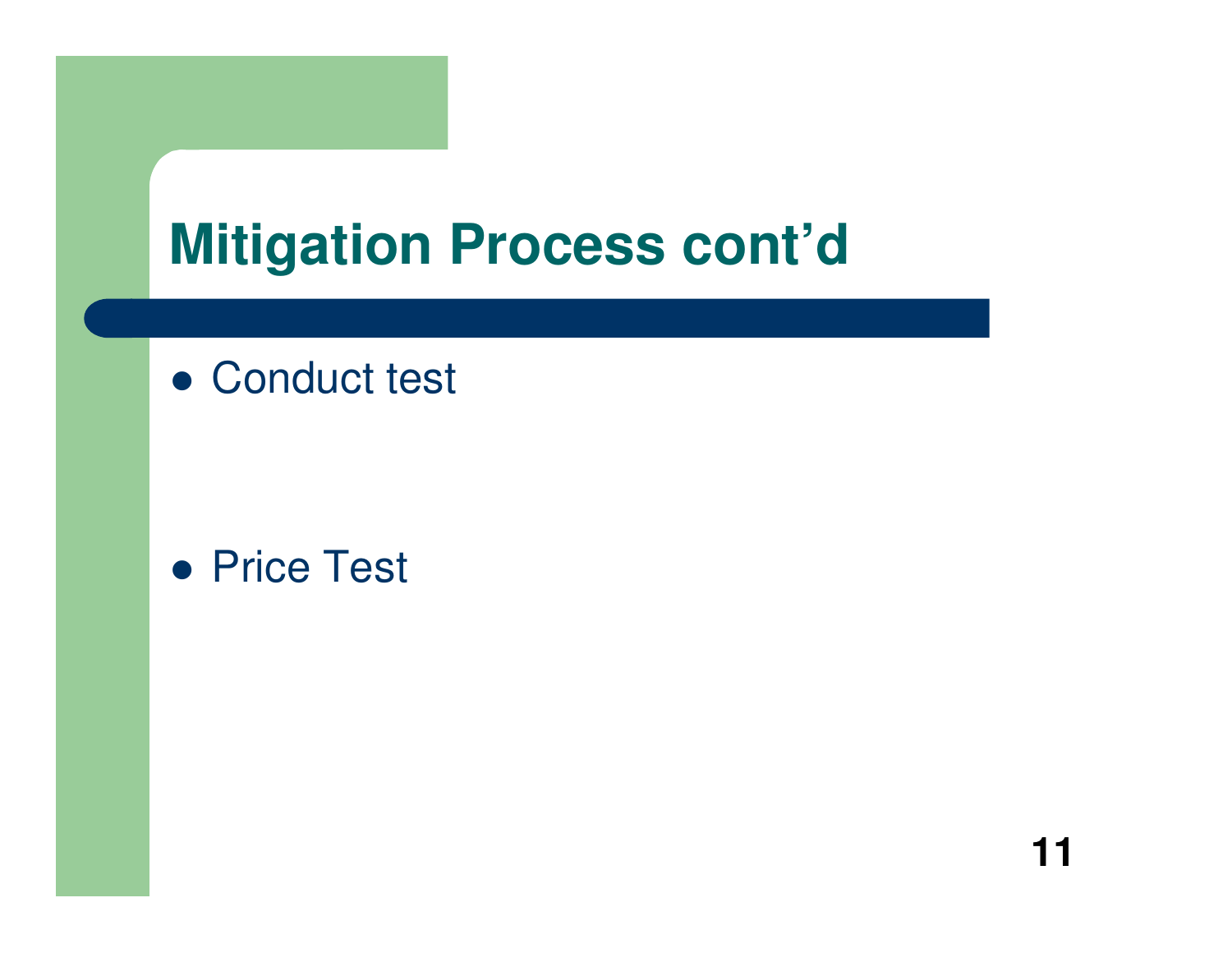

Conduct and impact thresholds

Non-competitive price outcomes